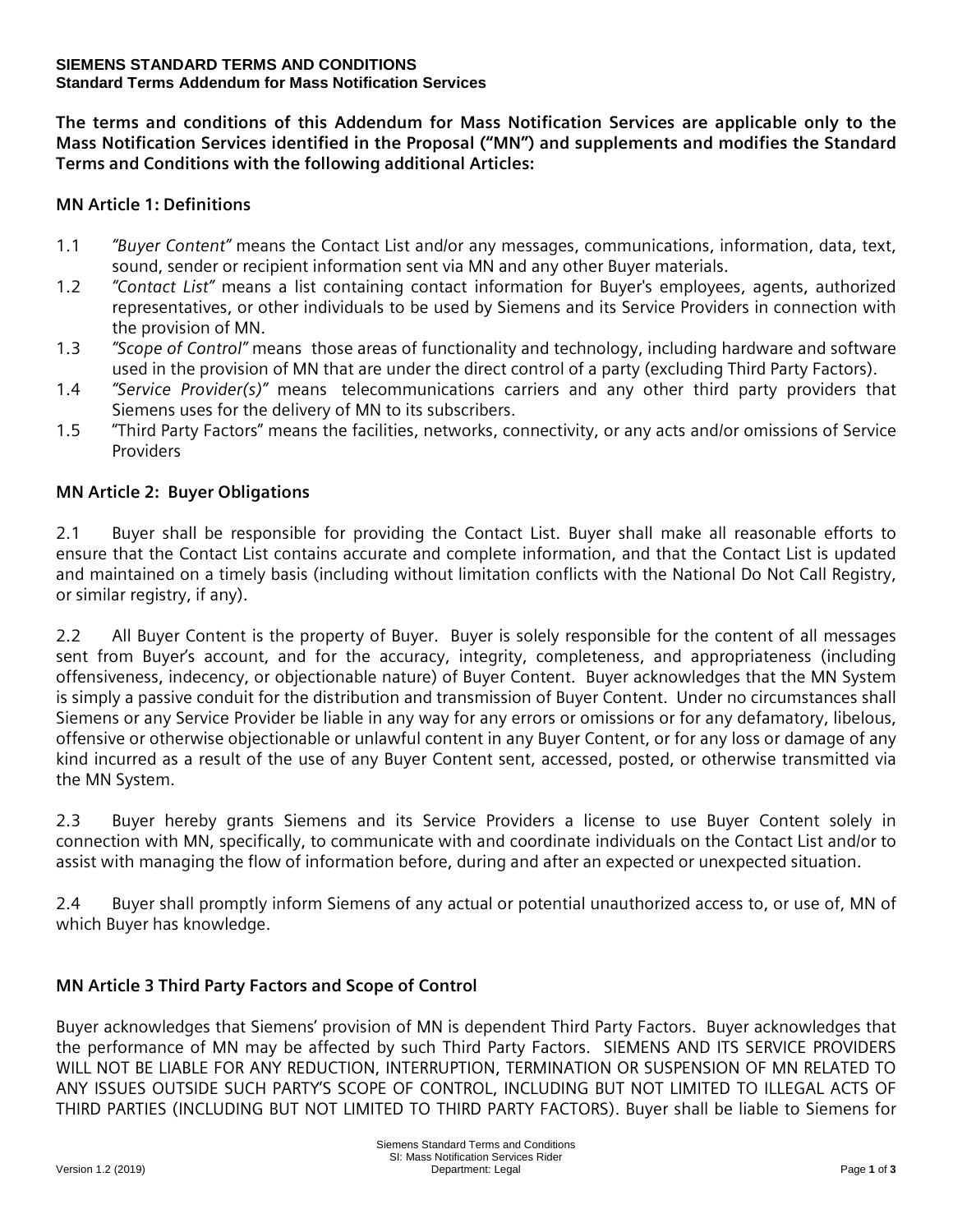any additional labor or material costs, expenses or charges arising out of software, technology or communication issues relating to the operation of the MN system.

## **MN Article 4 Data Privacy**

4.1 Buyer acknowledges that the portion of the locations (of Siemens or its Service Providers) through which content shall pass and the servers on which content shall be stored may not be segregated or in a separate physical location from servers on which Siemens' (or its Service Providers') other Buyer Content is or shall be transmitted or stored.

4.2 Each party shall abide by all applicable local, state, national and international laws, treaties, rules and regulations, including those related to data privacy, international communications and the transmission of technical or personal data, and the terms and conditions of its privacy policy in connection with its use of MN and its collection of data in the Contact List.

### **MN Article 5 Unlawful or Prohibited Conduct**

Buyer covenants that it shall only use MN pursuant to these Terms and Conditions and shall not knowingly use MN in connection with any unlawful or prohibited activity and/or in connection with Buyer's transmission or other association with spam or other unsolicited messaging activities. Such activities can cause harm to Siemens (and its customer base) by damaging the brand name and reputation of Siemens, its customers, and Service Providers. Any such unlawful or prohibited use of MN shall entitle Siemens to suspend and/or terminate this Agreement.

### **MN Article 6 Siemens Practices**

6.1 Buyer acknowledges, as applicable, that either (1) MN is a fully hosted application; or (2) MN is part of a combined system that includes a fully hosted application; or (3) MN is a premised based system only.

6.2 In the event that Siemens believes that Buyer is abusing MN, Siemens shall notify the Buyer of the abuse in writing and shall have the right to immediately suspend MN Services. If such abuse is not remedied or corrected within thirty (30) days, Siemens shall have the right to terminate its provision of MN Services.

6.3 Siemens shall not wrongfully or negligently disclose, modify, copy, display, distribute, transfer, provide access to, or sell Buyer Content to any third party, other than to government and law enforcement officials when required by law (e.g., in compliance with a subpoena or court order) and to Service Providers in order to provide MN. Siemens shall notify Buyer as soon as practicable upon receipt of a subpoena or court or governmental order requiring Siemens to disclose confidential Buyer Content with the intention of providing Buyer with the opportunity to oppose the disclosure. Siemens shall never sell, lease, barter or share any identifiable information (names, addresses, and contact device identifiers) from any account and safeguards the privacy of each and every Buyer. Siemens shall preclude the use or knowing disclosure of the Buyer Content within Siemens own organization or its Service Providers, except as necessary to perform MN.

### **MN Article 7 Buyer Representations and Warranties**

Buyer represents and warrants that: (i) it will not make any unauthorized representation or warranty relating to MN to any user that accesses MN through Buyer or to any third party; (ii) it has the right and authority to